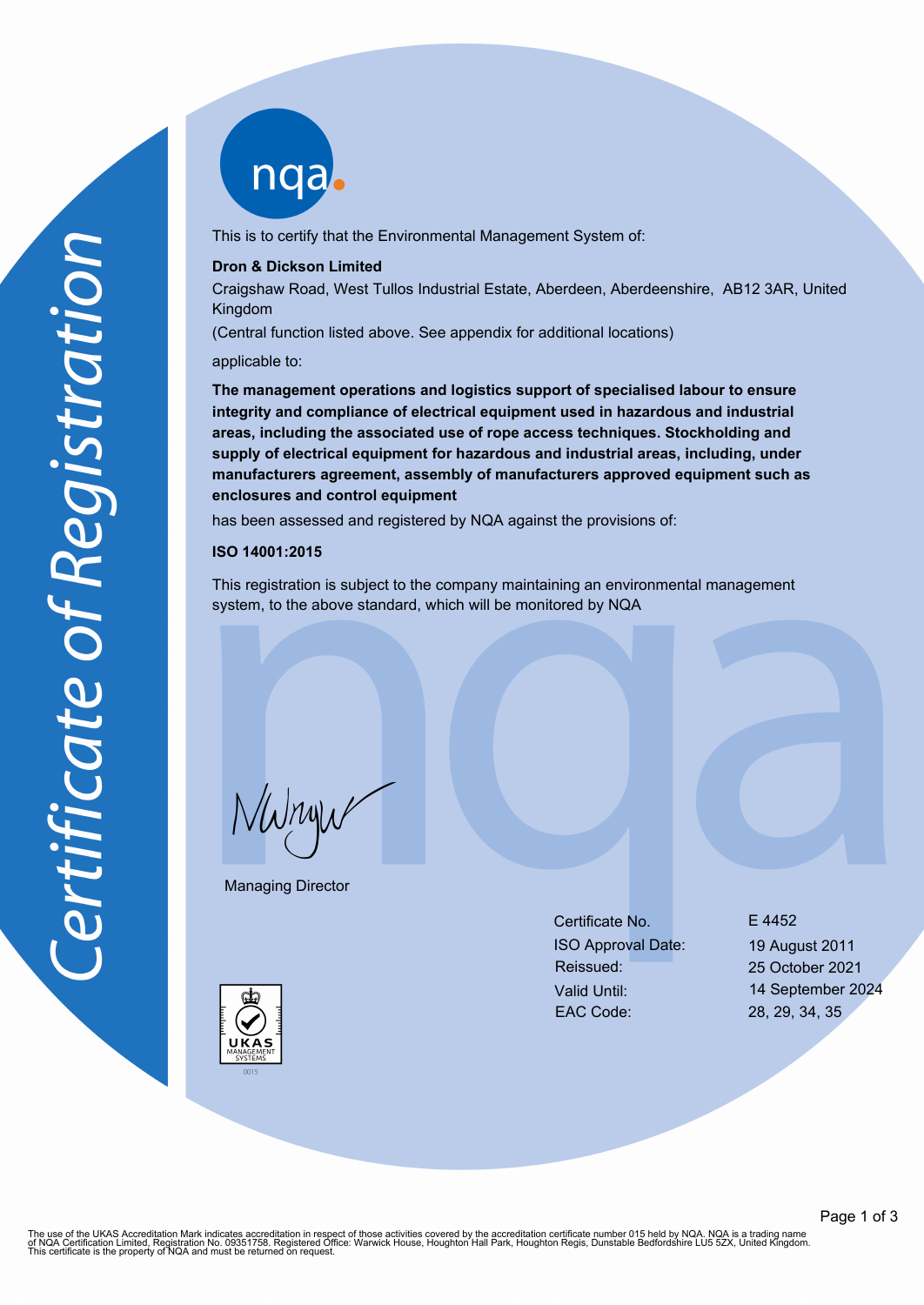nqab

Appendix to Certificate Number: E 4452

**Includes Facilities Located at:**

# **Dron & Dickson Limited**

Certificate No. E 4452 Craigshaw Road West Tullos Industrial **Estate** Aberdeen Aberdeenshire AB12 3AR United Kingdom

**Dron & Dickson Limited** Certificate No. E4452 Springkerse Industrial Estate 18 Whitehouse Road

Stirling Stirlingshire FK7 7SS United Kingdom

# **Dron & Dickson Limited**

Certificate No. E4452 Unit 32 Sutton Fields Bergen Way. Hull Yorkshire HU7 0YQ United Kingdom

# **Dron & Dickson Limited**

Certificate No. E4452 Cumberland Place Whapload Road Lowestoft Suffolk NR32 1UQ United Kingdom



ISO Approval Date: 19 August 2011 Reissued: 25 October 2021 Valid Until: 14 September 2024